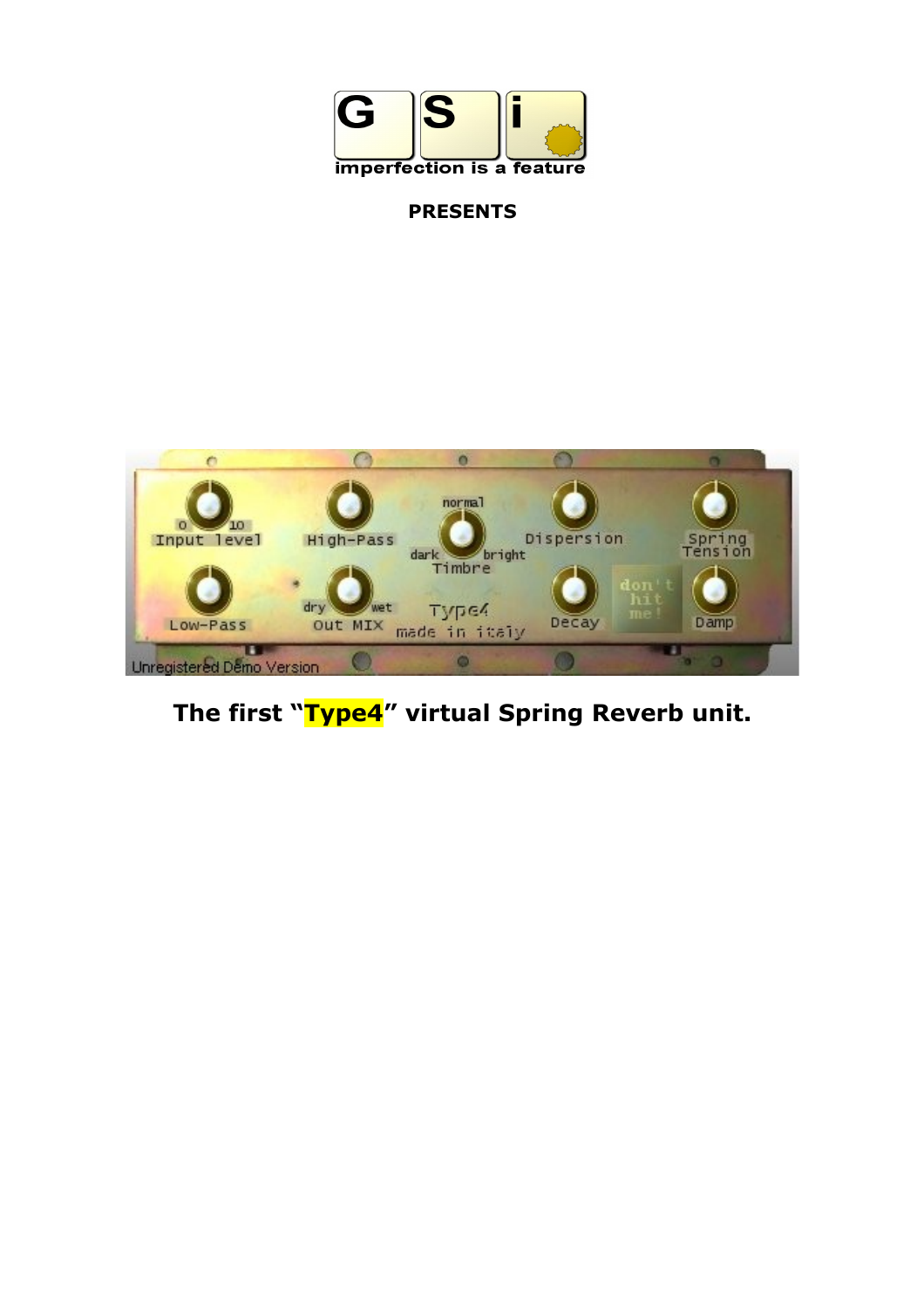### **License**

**Type4** version 1.0, copyright Guido Scognamiglio - SoundFonts.it - September 2008

LICENSE TERMS FOR SoundFonts.it SOFTWARE

This is a license agreement between "SoundFonts.it" (hereinafter referred to as "the software supplier") and You (hereinafter referred to as "the user").

The software is provided to the user "as is". The software supplier makes no warranties, either express or implied, with respect to the software and associated materials provided to the user, including but not limited to any warranty of fitness for a particular purpose. The software supplier does not warrant that the functions contained in the software will meet your requirements, or that the operation of the software will be uninterrupted or error-free, or that defects in the software will be corrected.

The software supplier does not warrant or make any representations regarding the use or the results of the use of the software or any documentation provided therewith in terms of their correctness, accuracy, reliability, or otherwise. No information or advice given by the software supplier shall create a warranty or in any way increase the scope of this warranty.

The software supplier is not liable for any claims or damages whatsoever, including property damage, personal injury, intellectual property infringement, loss of profits, or interruption of business, or for any special, consequential or incidental damages, however caused.

The user is not allowed to distribute the program. Further, the user may not modify, the user may not decompile and the user may not debug the software. The user may use the program on any computer he or she personally own.

This product is a shareware. You may use the unregistered version at no charge for an evaluation period of 30 days only. To continue to use the software beyond the 30-day evaluation period, you must register it.

By using this software, you agree the above statements.

### **System Requirements**

Minimum System Requirements:

- Microsoft Windows 98se/ME/2000/XP/Vista
- Intel Pentium 3 @ 500 MHz or AMD Athlon @ 500 MHz
- 64 Mb of RAM
- 4 Mb of free disk space
- An ASIO compatible sound card

**Type4** is a VST plug-in, and needs a VST host application to run. We recommend **EnergyXT** or [Hermann Seib's VSThost / SAVIhost.](http://www.hermannseib.com/english/vsthost.htm)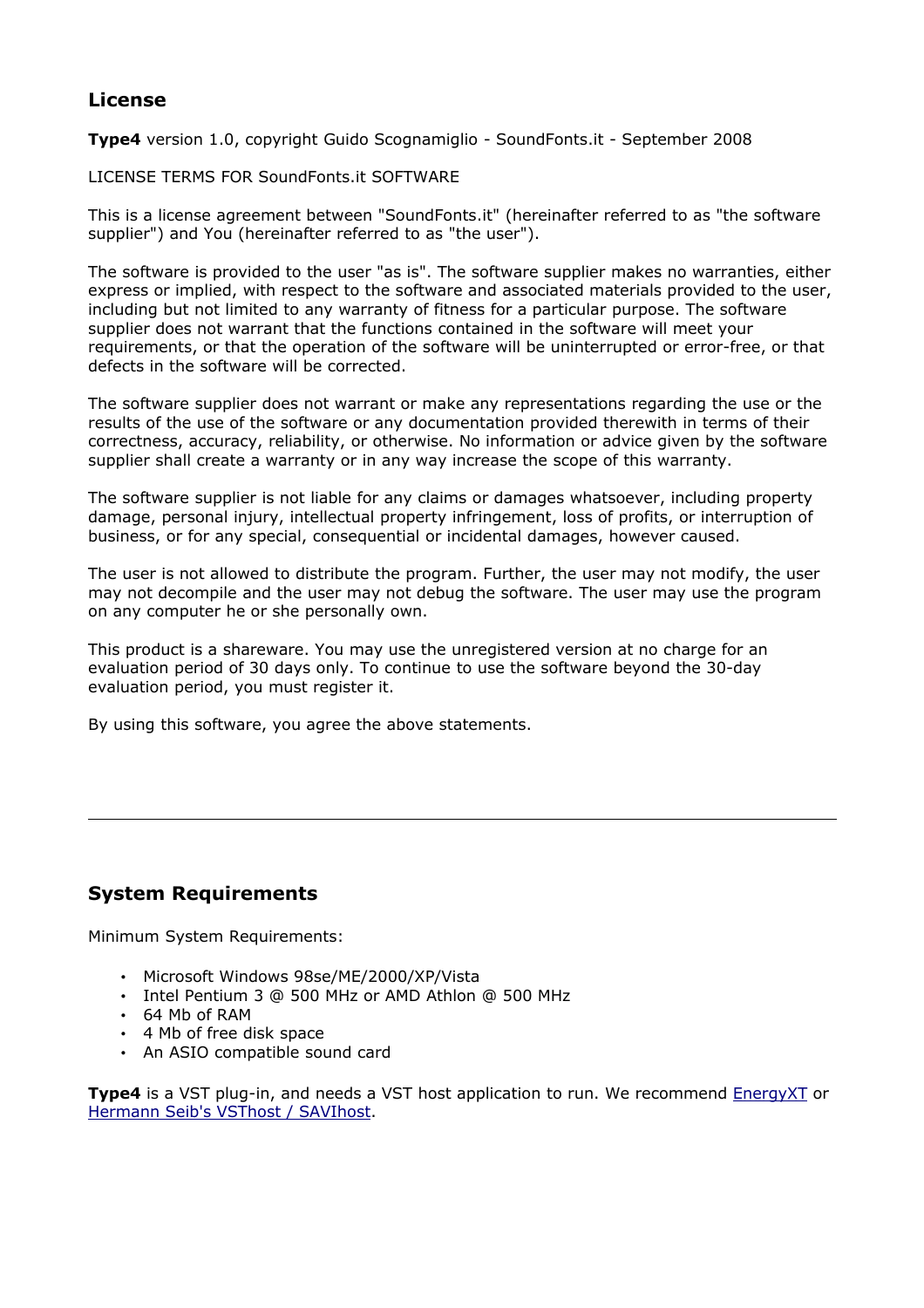### **Installation**

Copy the file Type4.dll (or whatever it may have been renamed to, in case of future updates) to your VSTplugins folder, usually

**C:\Program Files\Steinberg\VSTPlugins\**

According to the VST host application you're using, you have to recall this plugin within your open project.

In case you have bought a license, install it before running Type4 to prevent it from running in Demo mode.

The DEMO version shows a reminder screen at start-up for a few seconds, then it plays a white noise for 2 seconds every 10. No limitations are applied soundwise.

#### **If you want to buy your license, please visit [www.SoundFonts.it.](http://www.soundfonts.it/)**

Please note: two versions of the same plugin are supplied. "Type.dll" is the regular version which accepts two audio inputs and two audio outputs (albeit being a monoaural sound effect), and "Type4\_mono.dll" accepts 1 input and 1 output. In case you own a license file and you need to use the mono version, you'll have to copy the "Type4.lic" file to a new one with the name "Type4\_mono.lic".

### **About Spring Reverb**

A "spring reverb" is a system to obtain artificial reverberation invented during the 40's by Laurens Hammond (also inventor of the Hammond Organ). In a Spring Reverb pan, the audio signal is coupled to one end of the spring by a transducer (a device that can convert electrical energy into mechanical energy or viceversa). This creates waves that propagate through the spring in both directions. At the other end of the spring there is another transducer that converts the motion in the spring into an electrical signal, which is then amplified and added to the dry sound. Most spring reverb units use several springs together, with each spring having its own characteristics (length, dimensions, A "Type4" spring reverb tank made in Cary, IL (USA) tension, etc.) resulting in a natural



reverberation by summing several delayed sounds at fixed or random intervals. However, with real spring reverbs the user isn't allowed to change these characteristics. A software simulation like Type4, on the other hand, allows you to adjust parameters like "decay" (reverb duration), the dampening factor, the virtual spring tension and other parameters that affect the overall timbre of the reverb effect.

Why should you want to use a spring reverb rather than a precise and modern digital reverb? Spring reverbs have typical sonic characteristics that, nowadays, make them desirable mostly as effects on their own rather than simulations of an acoustic phenomena.